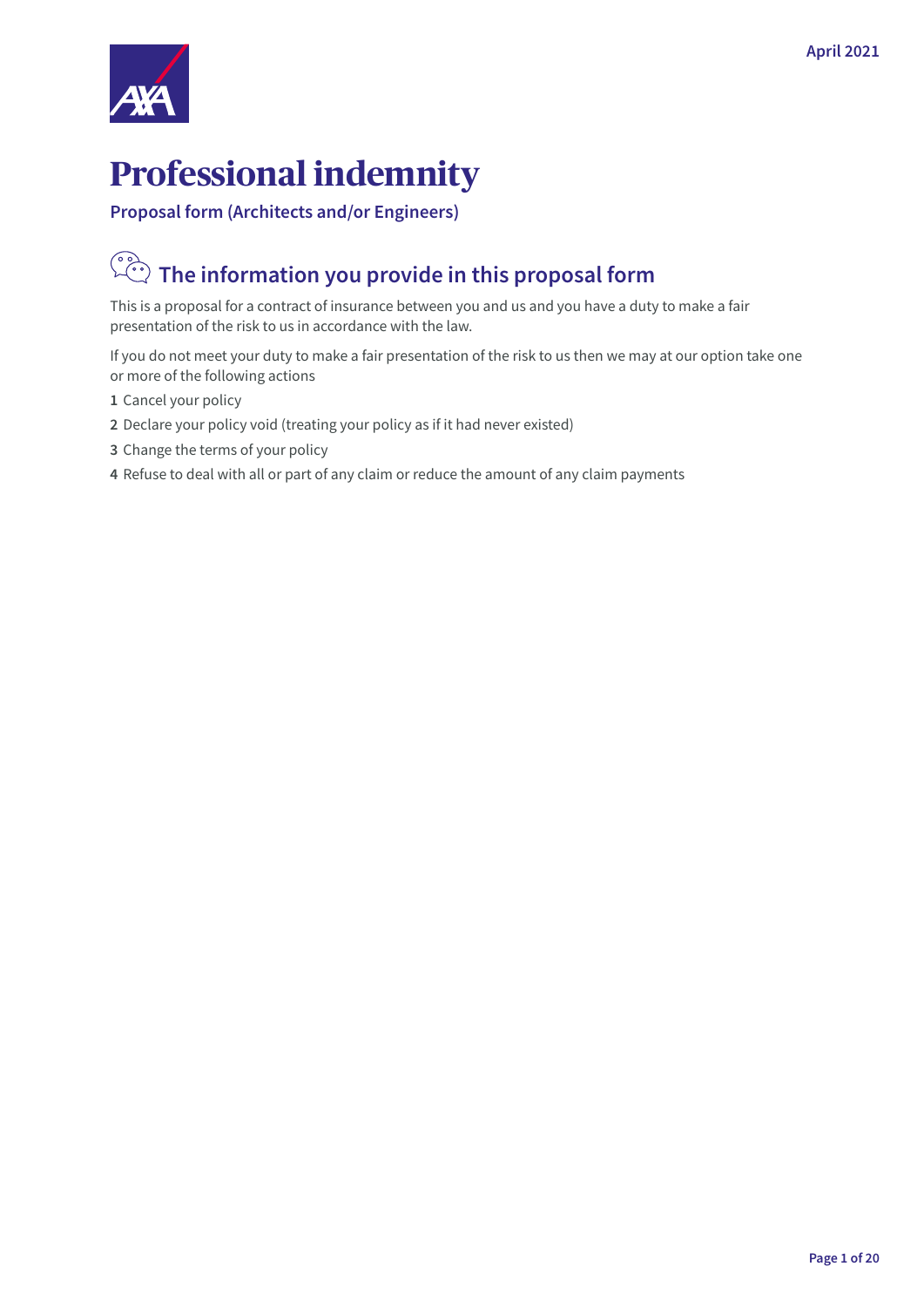**Please provide a full answer to every question. Please ensure that all answers are typewritten or printed in block letters within the spaces provided. If you run out of space, please attach additional sheets labelled with the relevant question number. A principal of the practice must sign and date this form and any separate sheets.**

| 1 Your details                                                                                                                                                                                                  |                                                                                                           |
|-----------------------------------------------------------------------------------------------------------------------------------------------------------------------------------------------------------------|-----------------------------------------------------------------------------------------------------------|
| 1.1 Business name                                                                                                                                                                                               |                                                                                                           |
| Any additional businesses or trading<br>styles for which you require cover                                                                                                                                      |                                                                                                           |
| <b>Main office address</b>                                                                                                                                                                                      |                                                                                                           |
|                                                                                                                                                                                                                 | Postcode                                                                                                  |
| <b>Telephone number</b>                                                                                                                                                                                         |                                                                                                           |
| <b>Contact email address</b>                                                                                                                                                                                    |                                                                                                           |
| <b>Website</b>                                                                                                                                                                                                  |                                                                                                           |
| <b>State number of branch offices</b>                                                                                                                                                                           | Please list on a separate sheet all branch offices including addresses for<br>which you are seeking cover |
| Date business established                                                                                                                                                                                       |                                                                                                           |
| 1.2 Is cover required for any other<br>business or individual? This may<br>include a predecessor in business<br>or liability of one of your partners<br>or principals relating to work<br>undertaken elsewhere. | No<br>Yes<br>If 'Yes', please provide details:                                                            |
| 1.3 State business/profession to<br>be insured                                                                                                                                                                  |                                                                                                           |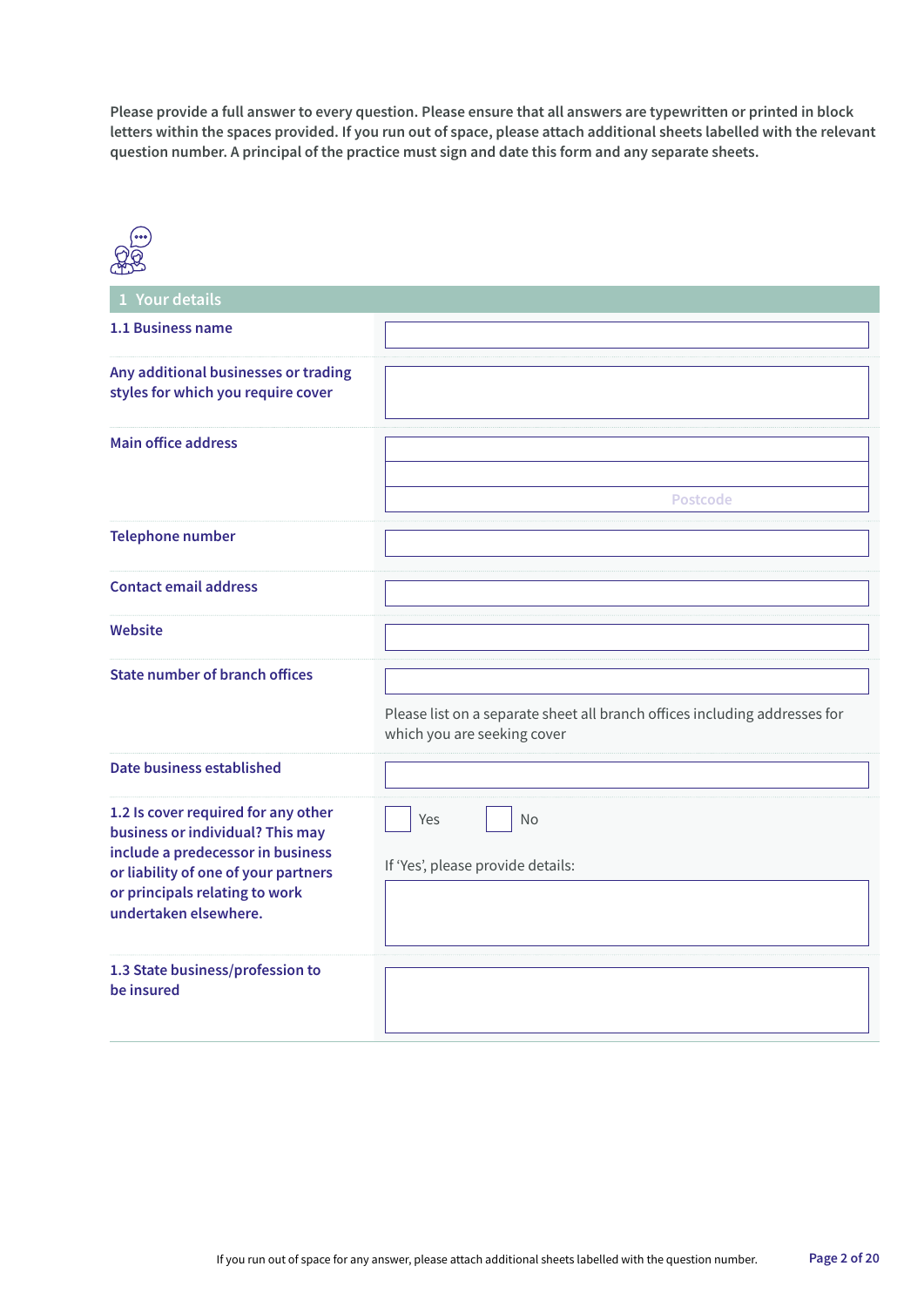**2 The business**

|      | 2.1 Please list below details of the partners/directors/members/proprietors of the business |                |          |                                                                       |
|------|---------------------------------------------------------------------------------------------|----------------|----------|-----------------------------------------------------------------------|
| Name | Date of birth                                                                               | Qualifications | Years in | How long as<br>industry partner/director/<br>member of<br>the firm(s) |
|      |                                                                                             |                |          |                                                                       |
|      |                                                                                             |                |          |                                                                       |
|      |                                                                                             |                |          |                                                                       |
|      |                                                                                             |                |          |                                                                       |
|      |                                                                                             |                |          |                                                                       |
|      |                                                                                             |                |          |                                                                       |



| 3 Staff                                                                                                                                                               |  |
|-----------------------------------------------------------------------------------------------------------------------------------------------------------------------|--|
| 3.1 Please advise total number of<br>staff excluding partners, directors,<br>members, proprietors:                                                                    |  |
| 3.2 Please advise number of staff who<br>hold relevant qualifications or who<br>have five or more years experience in<br>the business undertaken                      |  |
| 3.3 All others                                                                                                                                                        |  |
| Sole practitioners only                                                                                                                                               |  |
| 3.4 What arrangements do you make<br>when you are unable to attend your<br>business? e.g. holidays, sickness, etc                                                     |  |
| 3.5 If the business or any partner/<br>director/member/principal is<br>a member of any professional<br>institution, association or similar,<br>please provide details |  |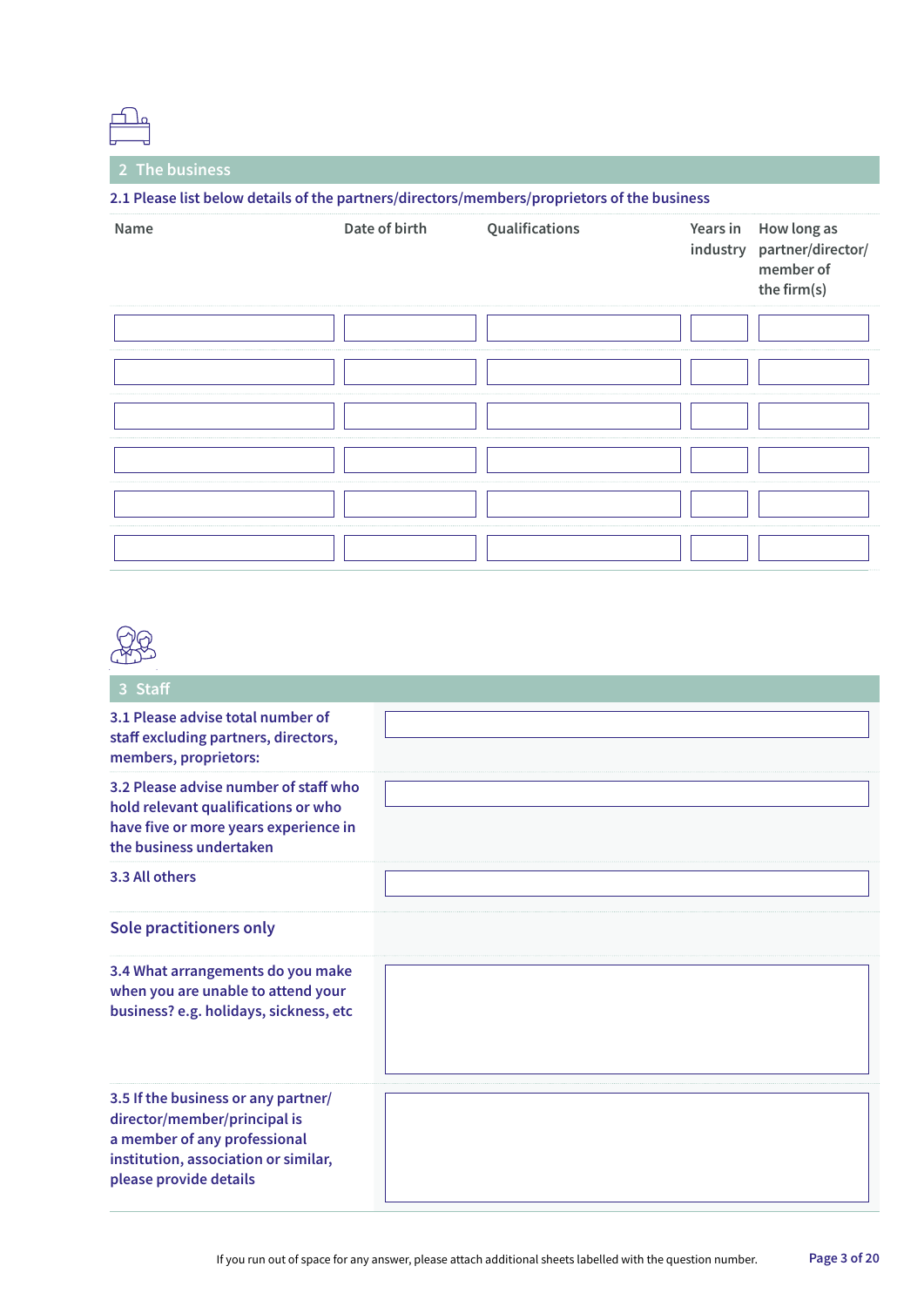

| 4 Subcontractors                                                                                                                                  |     |           |
|---------------------------------------------------------------------------------------------------------------------------------------------------|-----|-----------|
| 4.1 Do you engage or intend<br>engaging in the future any external<br>sub-consultants/sub-contractors?                                            | Yes | <b>No</b> |
| 4.2 If Yes to 4.1                                                                                                                                 |     |           |
| 4.2.1 What vetting procedures do you<br>use when selecting sub-consultants/<br>sub-contractors?                                                   |     |           |
| 4.2.2 What controls do you have in<br>place to monitor/check the quality<br>and accuracy of work performed by<br>sub-consultants/sub-contractors? |     |           |
| 4.2.3 What percentage of your annual<br>fee income/turnover is paid to<br>sub-consultants/sub-contractors?                                        |     |           |
| 4.2.4 Do you ensure all<br>sub-consultants/sub-contractors effect<br>and maintain their own professional<br>indemnity insurance?                  | Yes | <b>No</b> |
| 4.2.5 If Yes to 4.2.4, what minimum<br>limit of indemnity do you require<br>sub-consultants/sub-contractors to<br>effect and maintain?            |     |           |

| ᢛ<br> 000<br> 000<br> ooo                                                                                                                                                                                                                    |     |           |
|----------------------------------------------------------------------------------------------------------------------------------------------------------------------------------------------------------------------------------------------|-----|-----------|
| 5 Associated companies                                                                                                                                                                                                                       |     |           |
| 5.1 Does the company/firm or any<br>partner/director/member act on<br>behalf of or undertake work for any<br>other firm, company or organisation<br>in which the company/firm or any<br>partner/director/member has a<br>financial interest? | Yes | <b>No</b> |
| 5.2 Does any other firm, company or<br>organisation have a financial interest<br>in the company/firm?                                                                                                                                        | Yes | <b>No</b> |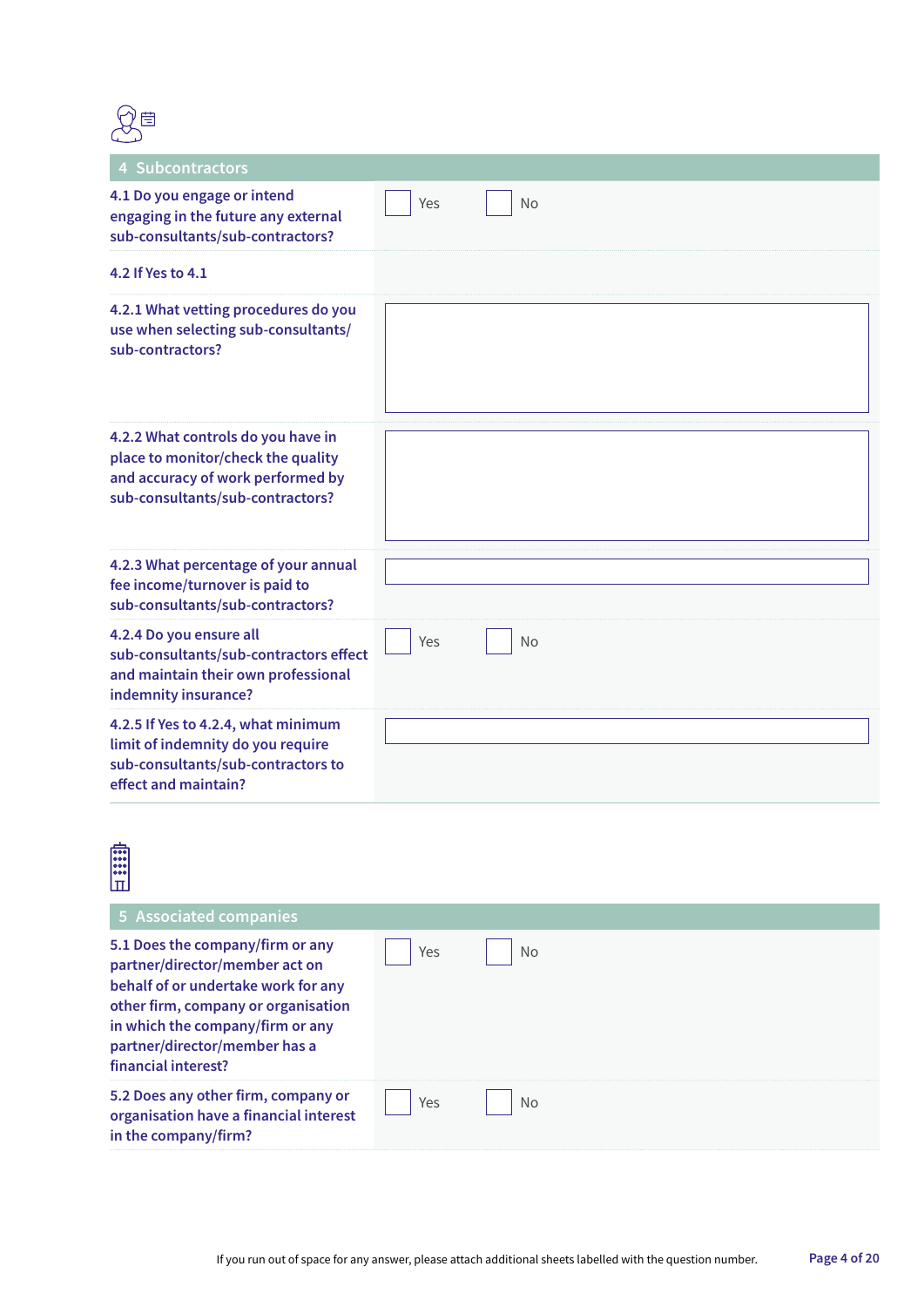| 5 Associated companies continued                                                                                             |                                                                                                                             |
|------------------------------------------------------------------------------------------------------------------------------|-----------------------------------------------------------------------------------------------------------------------------|
| 5.3 Is cover required under this<br>insurance for this work?                                                                 | Yes<br><b>No</b>                                                                                                            |
|                                                                                                                              | If 'Yes' to 5.1, 5.2, or 5.3 give details of work carried out for and fees earned<br>from the company/firm or organisation. |
| 5.4 Do you operate under any formal<br>terms of engagement with the<br>company/firm/organisation in<br>5.1 or 5.2 above?     | Yes<br>No                                                                                                                   |
| 5.5 If you do not use any formal<br>terms of engagement, please provide<br>details of the arrangements you<br>operate under. |                                                                                                                             |

| 六                                                                                                                                                                                                |  |
|--------------------------------------------------------------------------------------------------------------------------------------------------------------------------------------------------|--|
| 6 The business/work undertaken                                                                                                                                                                   |  |
| 6.1 Please provide full details of<br>activities undertaken by your business<br>and of any intended changes to these.<br>(If you have a brochure detailing<br>operations, please provide a copy) |  |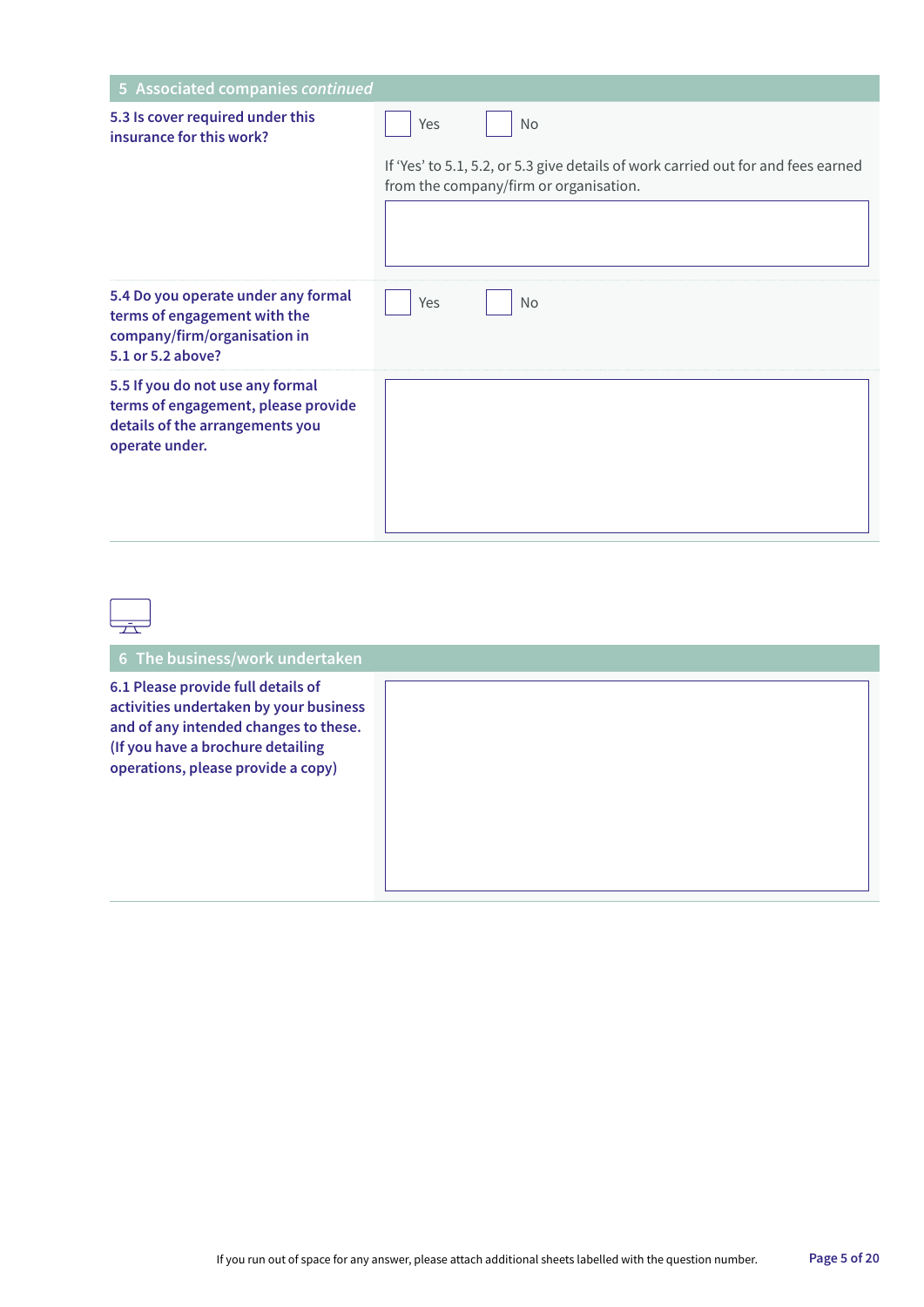$=$ 

### **7 Past and current contracts**

**7.1 Please provide details of the five largest contracts (in terms of total project value) undertaken in the last five years**

#### **Project 1**

| <b>Project 2</b> |  |
|------------------|--|
|------------------|--|

| <b>Start date and completion date</b> |  |
|---------------------------------------|--|
| Name of client                        |  |
| Name and location of project          |  |
| <b>Total contract value</b>           |  |
| <b>Your fee</b>                       |  |
| <b>Description of your activities</b> |  |

#### **Project 3**

| .                                     |  |
|---------------------------------------|--|
| <b>Start date and completion date</b> |  |
| <b>Name of client</b>                 |  |
| Name and location of project          |  |
| <b>Total contract value</b>           |  |
| <b>Your fee</b>                       |  |
| <b>Description of your activities</b> |  |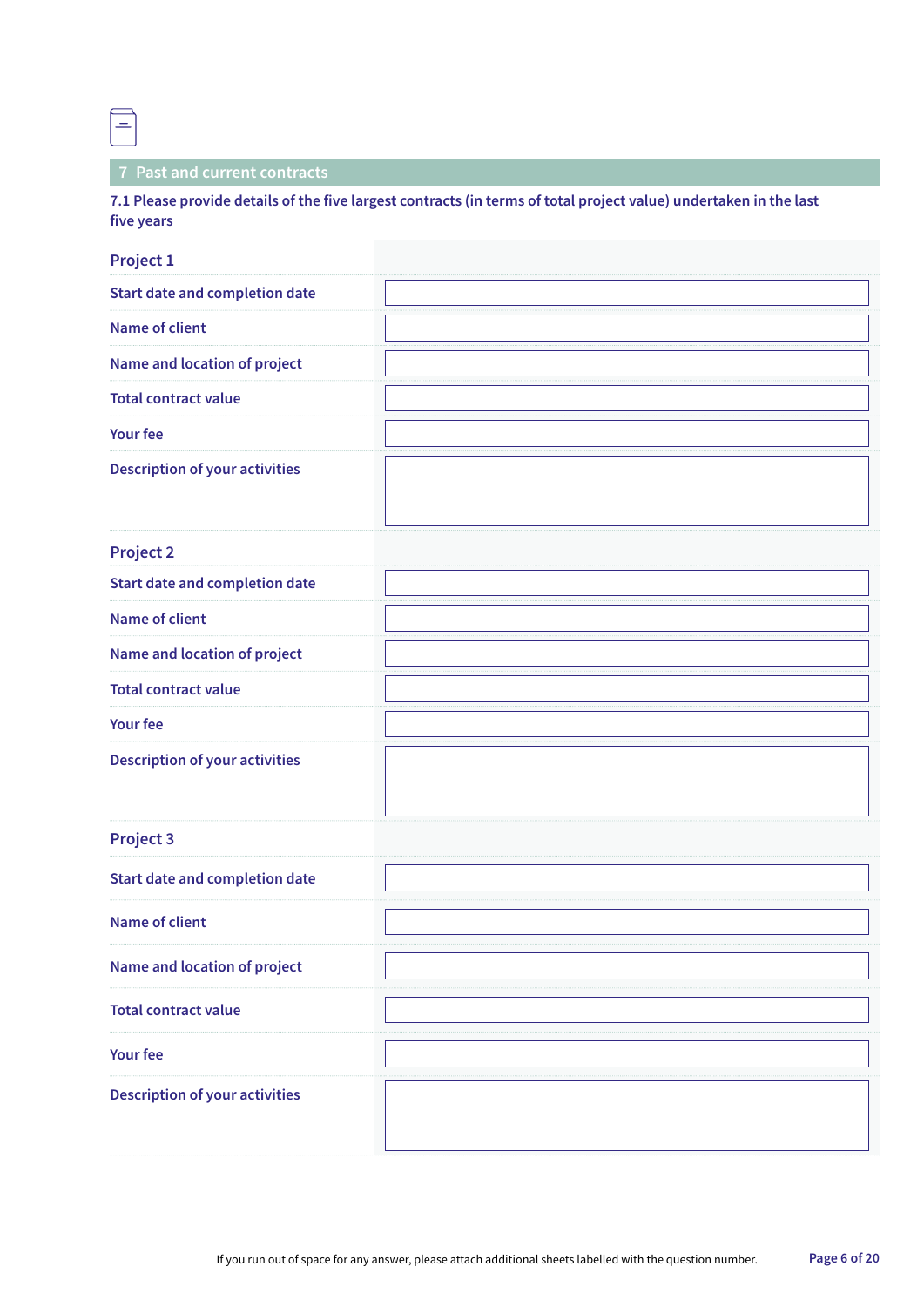## **7 Past and current contracts** *continued*

|--|

| .                              |  |
|--------------------------------|--|
| Start date and completion date |  |
| Name of client                 |  |
| Name and location of project   |  |
| Total contract value           |  |
| Your fee                       |  |
| Description of your activities |  |
| Project 5                      |  |
| Start date and completion date |  |
| Name of client                 |  |
| Name and location of project   |  |
| Total contract value           |  |
| Your fee                       |  |
| Description of your activities |  |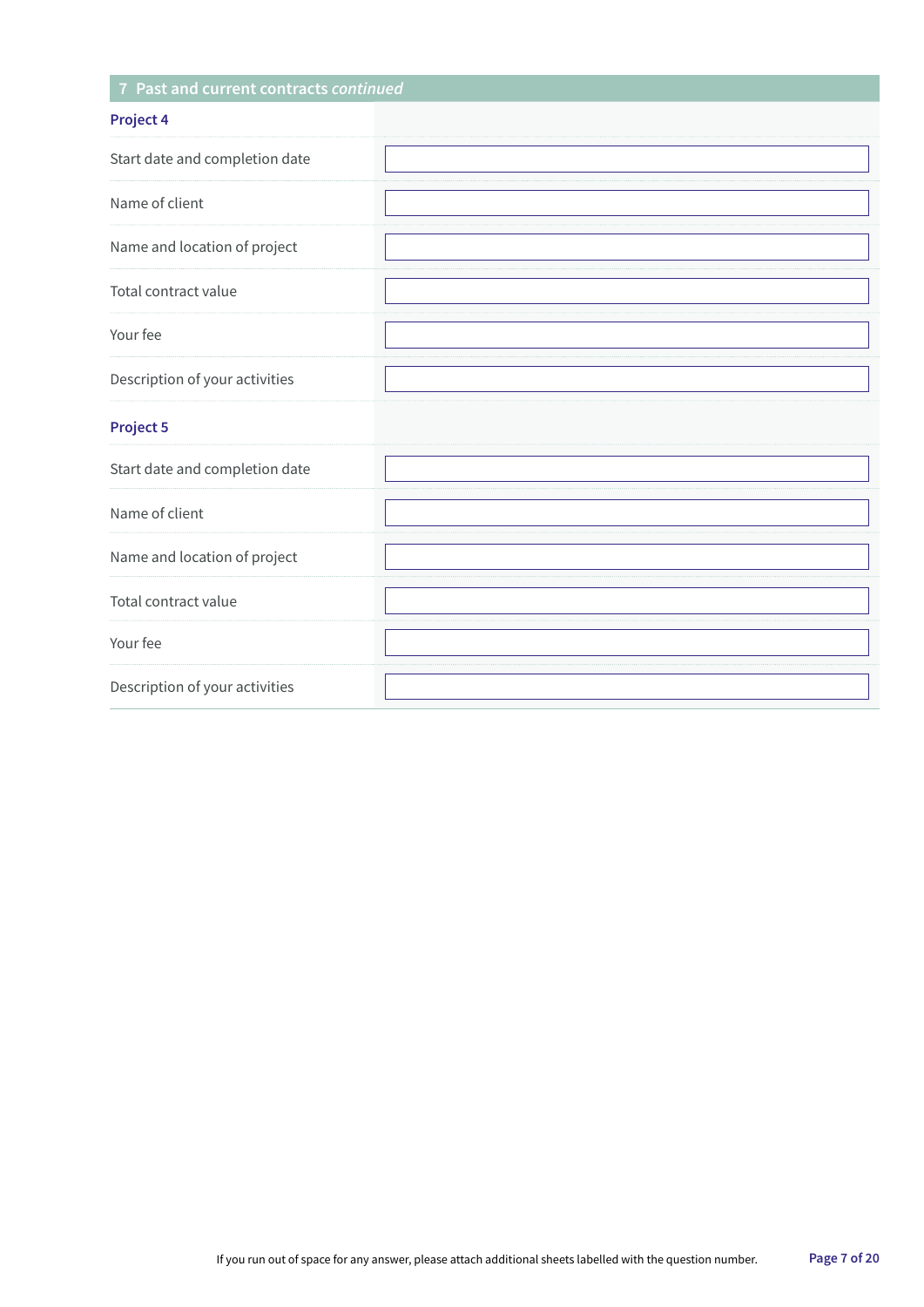$=$ 

### **8 Future contracts**

**8.1 Please provide details of the three largest contracts (in terms of total project value) expected to commence in the next 12 months**

| Project 1                      |  |
|--------------------------------|--|
| Start date and completion date |  |
| Name of client                 |  |
| Name and location of project   |  |
| Total contract value           |  |
| Your fee                       |  |
| Description of your activities |  |
| <b>Project 2</b>               |  |
| Start date and completion date |  |
| Name of client                 |  |
| Name and location of project   |  |
| Total contract value           |  |
| Your fee                       |  |
| Description of your activities |  |
| <b>Project 3</b>               |  |
| Start date and completion date |  |
| Name of client                 |  |
| Name and location of project   |  |
| Total contract value           |  |
| Your fee                       |  |
| Description of your activities |  |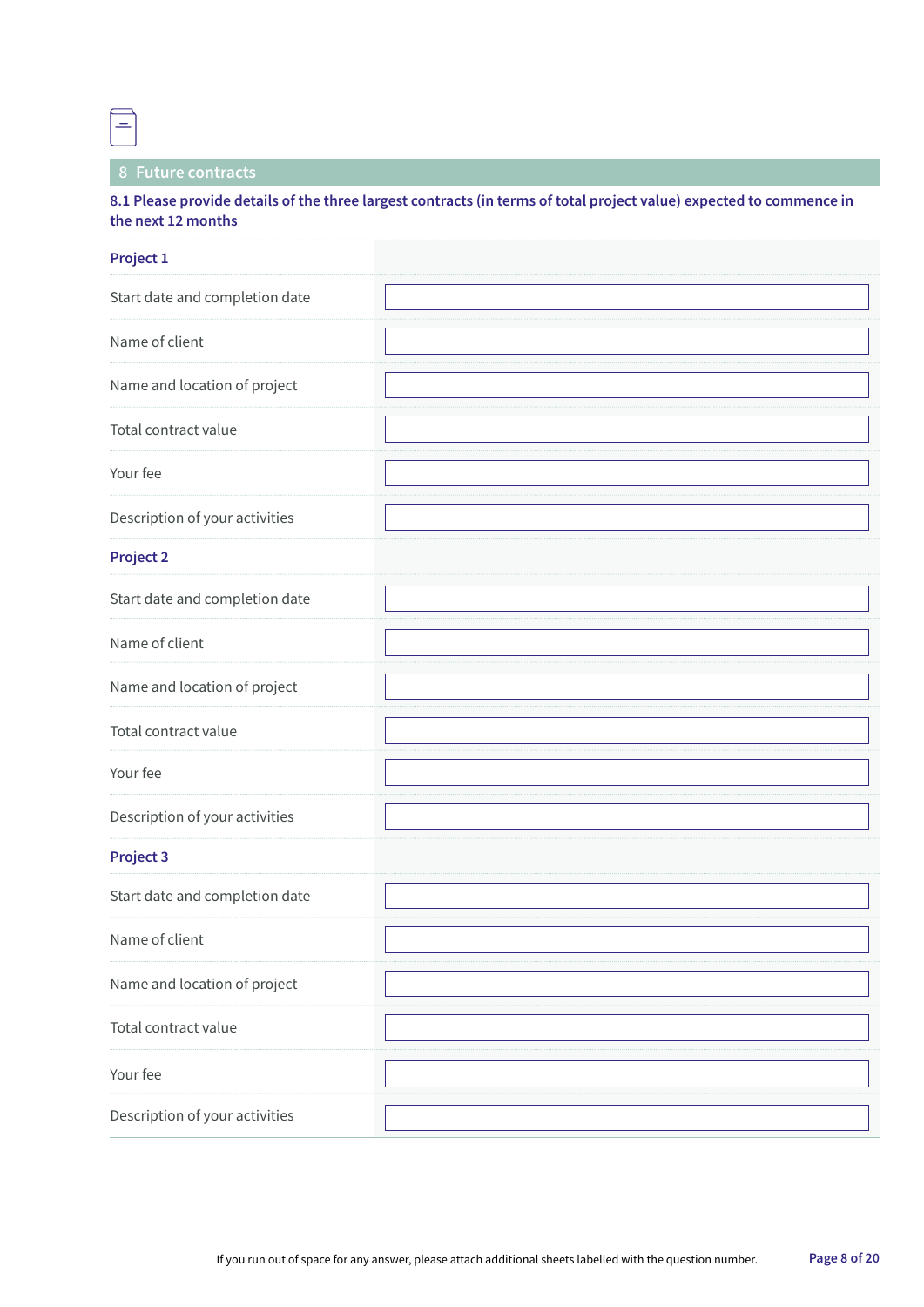

## **9 Financial information**

| 9.1 Your Financial Year End Date: \ | ٠ |  |  |  |  |  |
|-------------------------------------|---|--|--|--|--|--|
|                                     |   |  |  |  |  |  |

### **9.2 Please state your total income for each of the following financial years:**

|                                                                                                                                                     | UK | EU (non-UK) | <b>US or Canada</b> | <b>Rest of world</b> |
|-----------------------------------------------------------------------------------------------------------------------------------------------------|----|-------------|---------------------|----------------------|
| Current year estimated                                                                                                                              |    |             |                     |                      |
| Last complete year                                                                                                                                  |    |             |                     |                      |
| Previous year                                                                                                                                       |    |             |                     |                      |
| Previous year                                                                                                                                       |    |             |                     |                      |
| Previous year                                                                                                                                       |    |             |                     |                      |
| Previous year                                                                                                                                       |    |             |                     |                      |
| 9.3 If any income is derived from work<br>carried out in connection with any<br>non-UK contract or non-UK customer,<br>please provide full details: |    |             |                     |                      |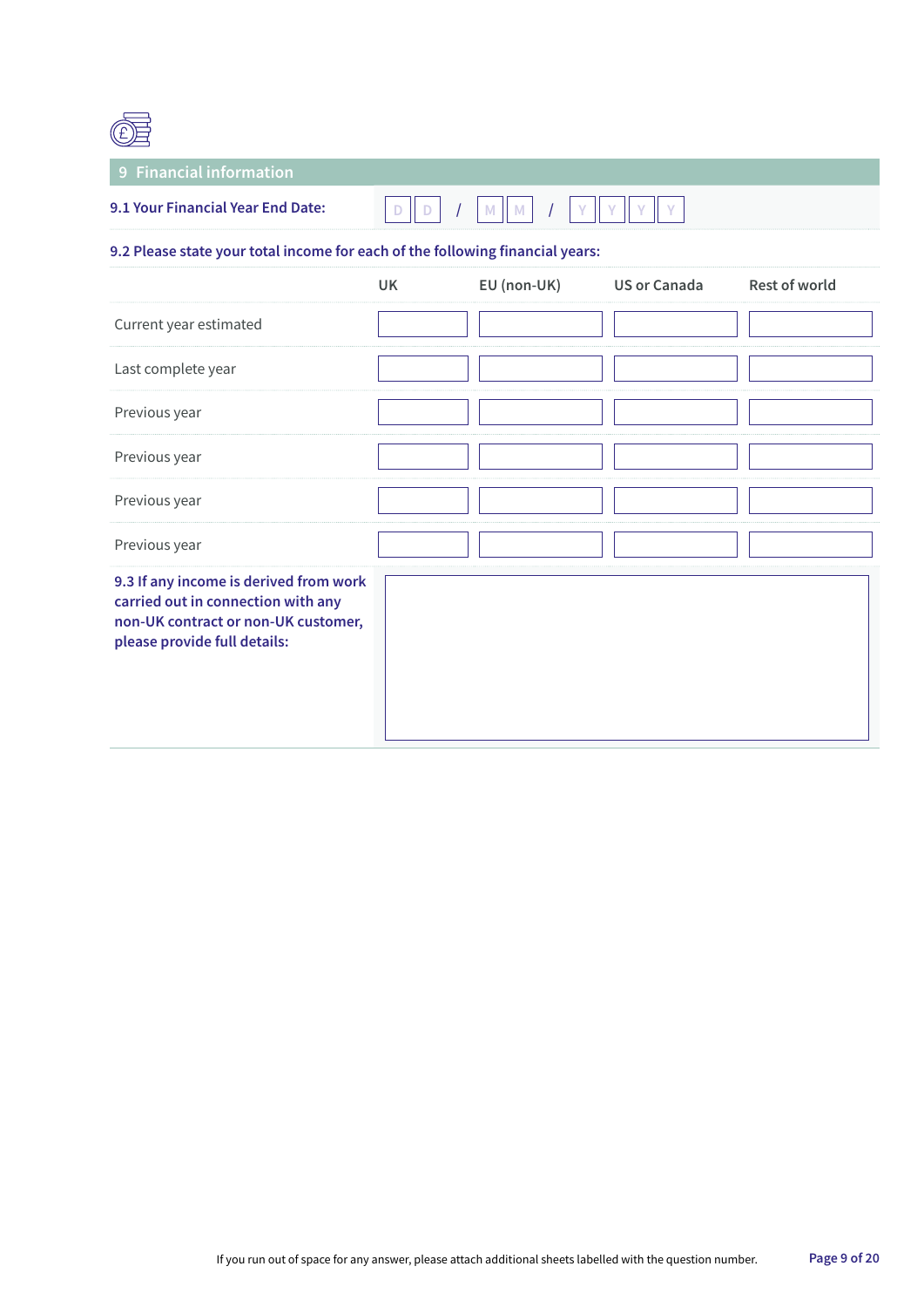

#### **10 Activities**

**10.1 Please state the percentage of your total fee income derived from each of the following categories in the last complete financial year:**

| Housing (single dwelling)                                                | $\%$          |
|--------------------------------------------------------------------------|---------------|
| Housing (multiple dwellings, less than<br>100 units)                     | $\frac{0}{0}$ |
| Housing (multiple dwellings, more than<br>100 units)                     | $\frac{0}{0}$ |
| Factories/industrial                                                     | $\frac{0}{0}$ |
| Office/retail                                                            | $\frac{0}{0}$ |
| Pubs/restaurants/hotels                                                  | $\frac{0}{0}$ |
| Leisure                                                                  | $\frac{0}{0}$ |
| Schools/colleges/education                                               | $\frac{0}{0}$ |
| Hospitals/healthcare                                                     | $\frac{0}{0}$ |
| Municipal                                                                | $\frac{0}{0}$ |
| Churches/cathedrals                                                      | $\frac{0}{0}$ |
| Transport/infrastructure                                                 | $\%$          |
| Power generation/distribution                                            | $\frac{0}{0}$ |
| Other                                                                    | $\%$          |
| <b>Total</b>                                                             | 100%          |
| 10.1.1 If you have declared income in<br>'Other', please provide details |               |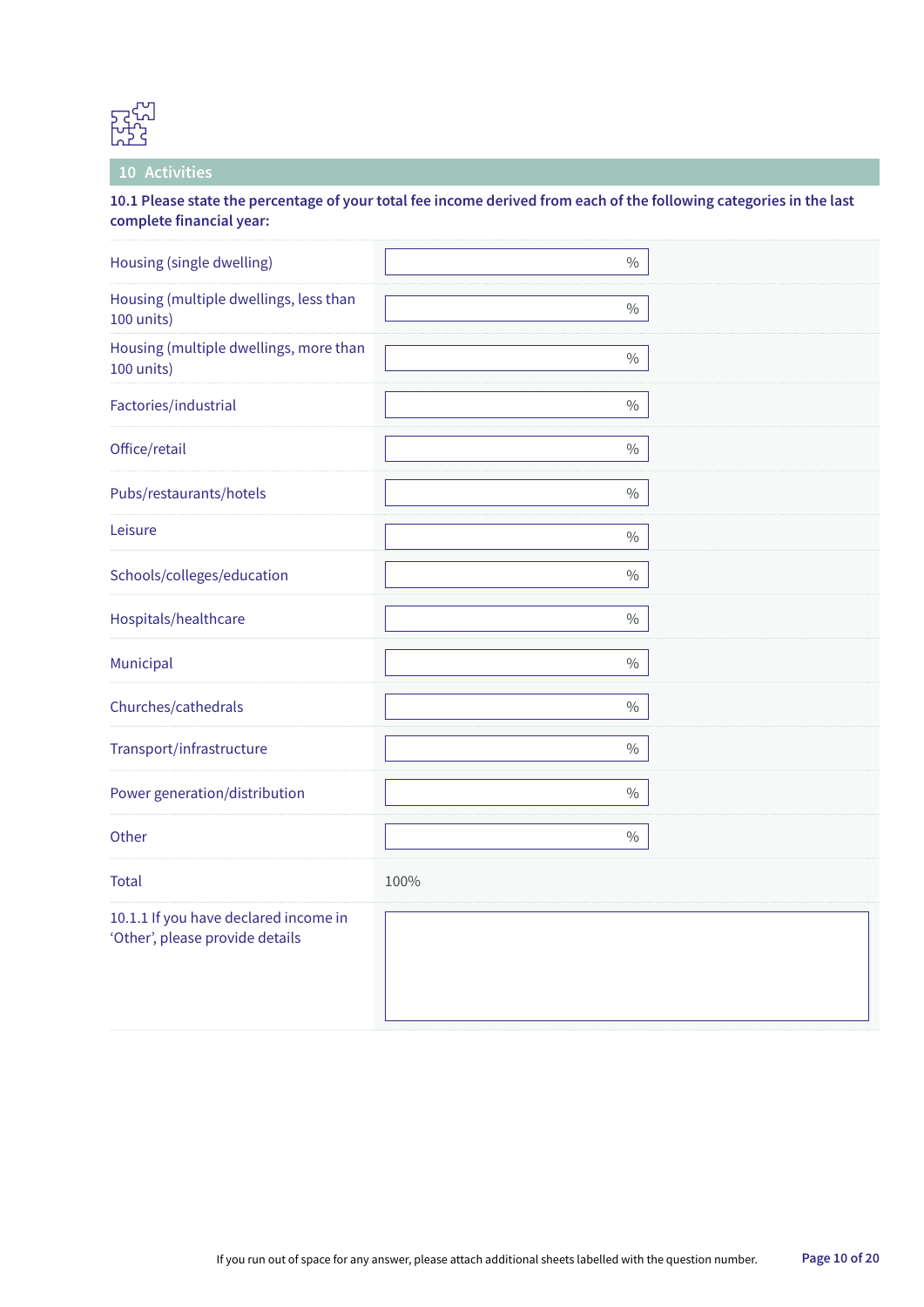## **10 Activities** *continued*

### **10.2 Have you ever performed any work in connection with any of the following:**

|                                                |     |               | Percentage of total fee income derived<br>from this activity in the last 12 months |
|------------------------------------------------|-----|---------------|------------------------------------------------------------------------------------|
| High rise (more than four floors)              | Yes | No            | $\frac{0}{0}$                                                                      |
| Arenas, stadia or other sport related          | Yes | No            | $\%$                                                                               |
| Amusement rides                                | Yes | No            | $\%$                                                                               |
| Swimming pools                                 | Yes | No            | $\%$                                                                               |
| Children's play areas                          | Yes | No            | $\%$                                                                               |
| Nuclear or atomic                              | Yes | No            | $\frac{0}{0}$                                                                      |
| Power plant or power generation                | Yes | No            | $\%$                                                                               |
| Green energy (solar, wind, biomass, etc.)      | Yes | No            | $\%$                                                                               |
| Petrochemical or refineries                    | Yes | No            | $\frac{0}{0}$                                                                      |
| Offshore                                       | Yes | No            | $\frac{0}{0}$                                                                      |
| Manufacturing plant                            | Yes | No            | $\frac{0}{0}$                                                                      |
| Mechanical plant or bulk handling<br>equipment | Yes | No            | $\frac{0}{0}$                                                                      |
| Lifting equipment                              | Yes | No            | $\frac{0}{0}$                                                                      |
| Sewerage and/or water schemes                  | Yes | No            | $\frac{0}{0}$                                                                      |
| Railways                                       | Yes | No            | $\%$                                                                               |
| Roads, bridges, tunnels or dams                | Yes | No            | $\%$                                                                               |
| Harbours, jetties or other marine              | Yes | No            | $\frac{0}{0}$                                                                      |
| Airports or aviation related                   | Yes | No            | $\frac{0}{0}$                                                                      |
| Automotive                                     | Yes | No            | $\frac{0}{0}$                                                                      |
| Military                                       | Yes | No            | $\frac{0}{0}$                                                                      |
| Mines and associated works                     | Yes | No            | $\frac{0}{0}$                                                                      |
| Landfill, ground works or demolition           | Yes | No            | $\frac{0}{0}$                                                                      |
| Clean rooms                                    | Yes | No            | $\frac{0}{0}$                                                                      |
| <b>Basement extensions</b>                     | Yes | No            | $\frac{0}{0}$                                                                      |
| Car parks                                      | Yes | No            | $\frac{0}{0}$                                                                      |
| Cavity wall insulation (not new build)         | Yes | $\mathsf{No}$ | $\%$                                                                               |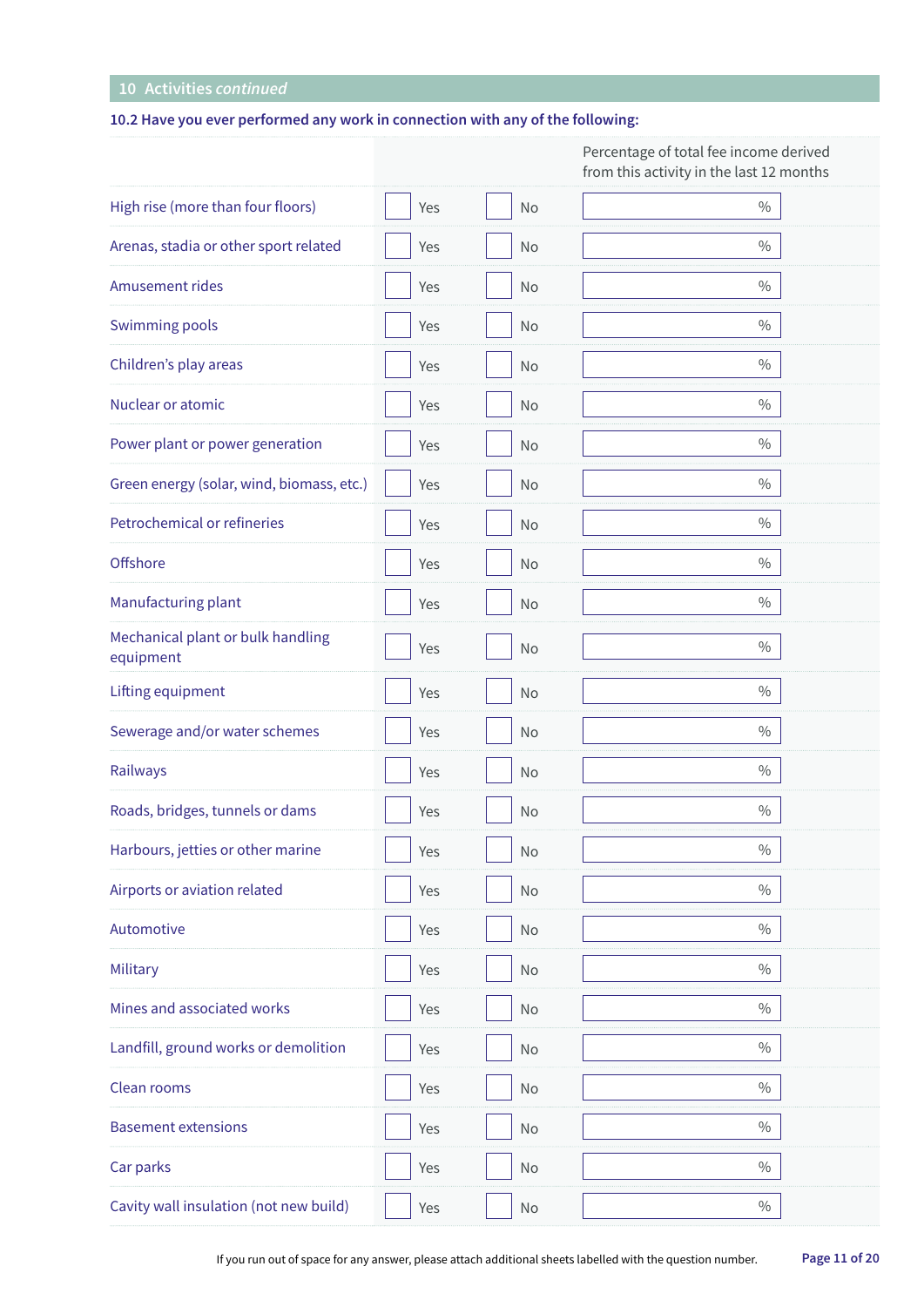| 10 Activities continued                                                                                                                                                                                                  |     |           |
|--------------------------------------------------------------------------------------------------------------------------------------------------------------------------------------------------------------------------|-----|-----------|
| 10.3 Have you ever been involved in<br>any way with buildings or contracts<br>for new build or refurbishment where<br>some form of built up system of<br>insulating material and/or composite<br>cladding has been used? | Yes | <b>No</b> |
| 10.4 Have you been involved in any<br>way with non-mineral filled cladding<br>systems on buildings over 18 metres<br>in height?                                                                                          | Yes | <b>No</b> |
| 10.5 If you have answered Yes to 10.3<br>or 10.4 please provide full details of all<br>such buildings/contracts                                                                                                          |     |           |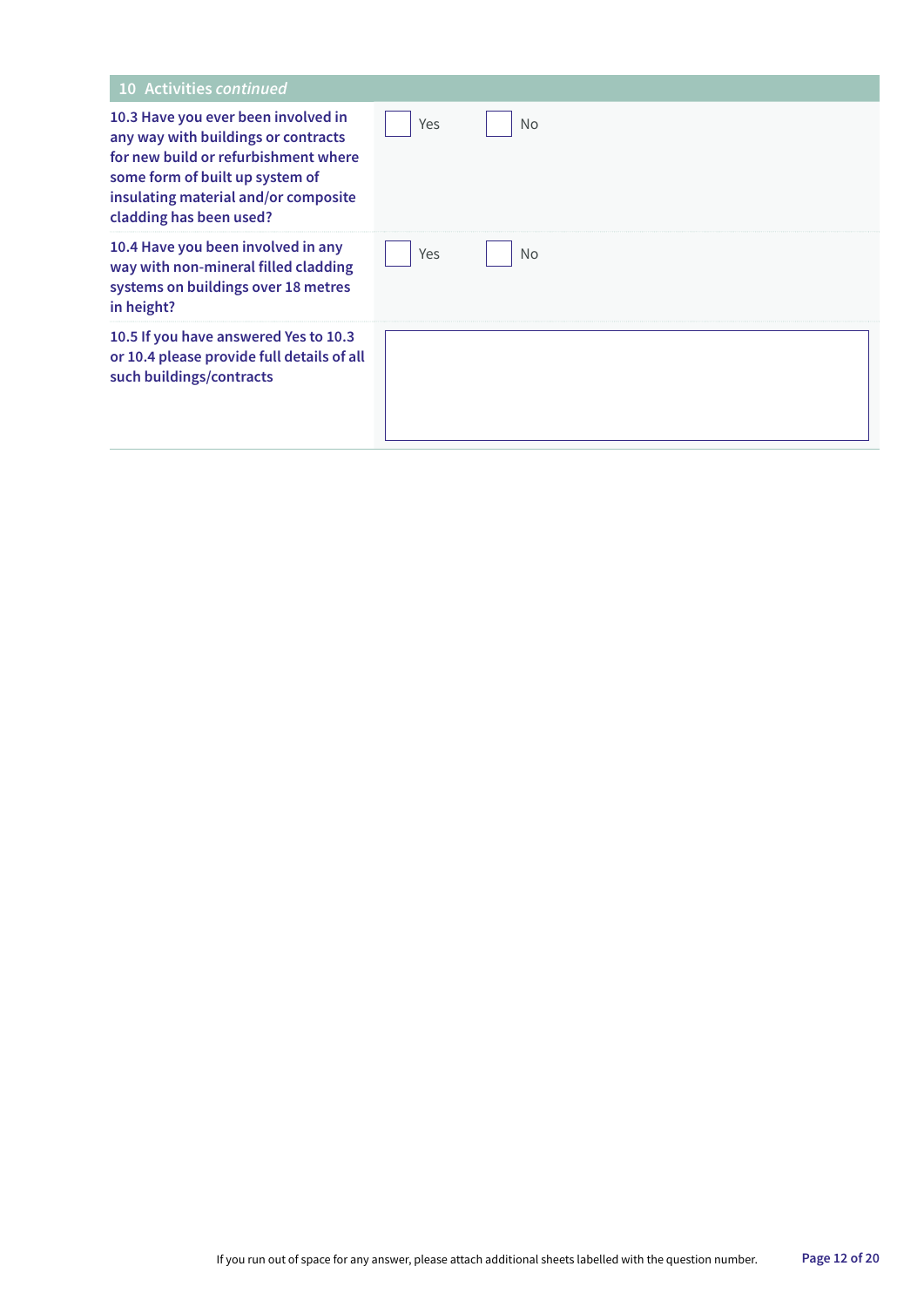

### **11 Breakdown of fee income**

### **11.1 Please state fees paid to you during the last financial year split into the following disciplines:**

| Aborted work                                            | $\frac{0}{0}$ |  |
|---------------------------------------------------------|---------------|--|
| Architecture - new build or structural<br>refurbishment | $\frac{0}{0}$ |  |
| Architecture - non-structural                           | $\frac{0}{0}$ |  |
| Interior design - structural                            | $\frac{0}{0}$ |  |
| Interior design - non-structural                        | $\frac{0}{0}$ |  |
| Landscape/garden architecture                           | $\frac{0}{0}$ |  |
| Town planning                                           | $\frac{0}{0}$ |  |
| Building surveys - structural                           | $\frac{0}{0}$ |  |
| Building surveys - non-structural                       | $\frac{0}{0}$ |  |
| Land surveys                                            | $\frac{0}{0}$ |  |
| Quantity surveying                                      | $\frac{0}{0}$ |  |
| <b>Valuations</b>                                       | $\frac{0}{0}$ |  |
| Project co-ordination                                   | $\frac{0}{0}$ |  |
| Project management                                      | $\%$          |  |
| Planning supervisor/CDM/Principal<br>Designer role      | $\%$          |  |
| Civil engineering                                       | $\%$          |  |
| Structural engineering                                  | $\%$          |  |
| <b>Electrical engineering</b>                           | $\%$          |  |
| <b>Mechanical engineering</b>                           | $\%$          |  |
| Heating/ventilation/air conditioning<br>engineering     | $\%$          |  |
| Soil and/or foundations engineering                     | $\frac{0}{0}$ |  |
| Setting out                                             | $\%$          |  |
| <b>Expert witness work</b>                              | $\%$          |  |
| <b>Feasibility studies</b>                              | $\frac{0}{0}$ |  |
| Other                                                   | $\%$          |  |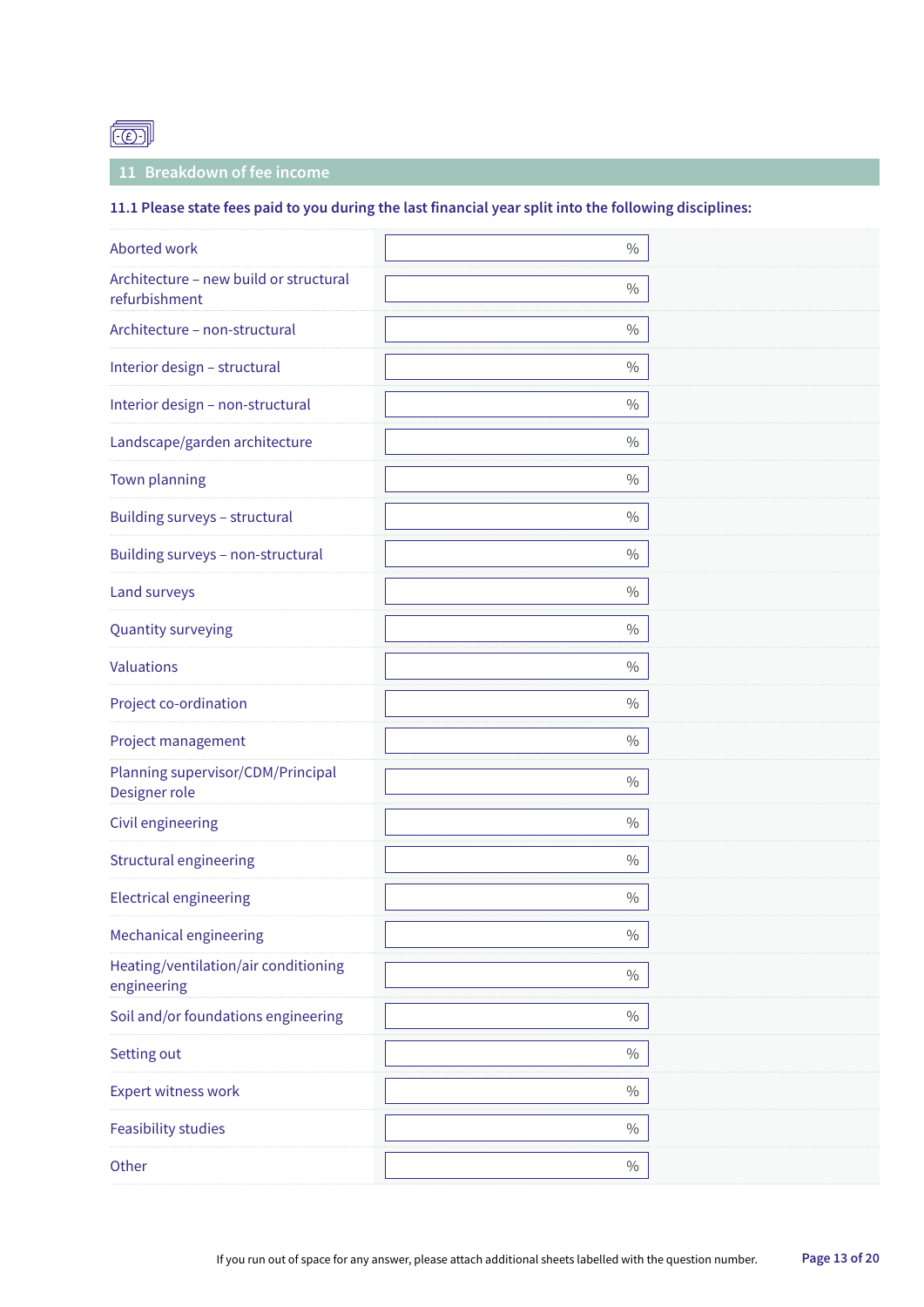| 11 Activities continued                                                                                              |                              |
|----------------------------------------------------------------------------------------------------------------------|------------------------------|
| 11.2 If you have stated any income in<br>'Other' in 11.1, please provide details                                     |                              |
| 11.3 Is the above split typical of the<br>figures for the last five years?                                           | Yes<br>No                    |
|                                                                                                                      | If 'No', please give details |
|                                                                                                                      |                              |
| 11.4 Where you have stated Nil to any<br>category in 11.1, have you performed<br>that activity in the past 10 years? | Yes<br>No                    |
| 11.5 If Yes, please provide details                                                                                  |                              |

| 12 Consortiums / joint ventures                                                              |                                            |
|----------------------------------------------------------------------------------------------|--------------------------------------------|
| 12.1 Have you ever undertaken a<br>contract as a member of a Consortium<br>or joint venture? | Yes<br>No<br>If 'Yes', please give details |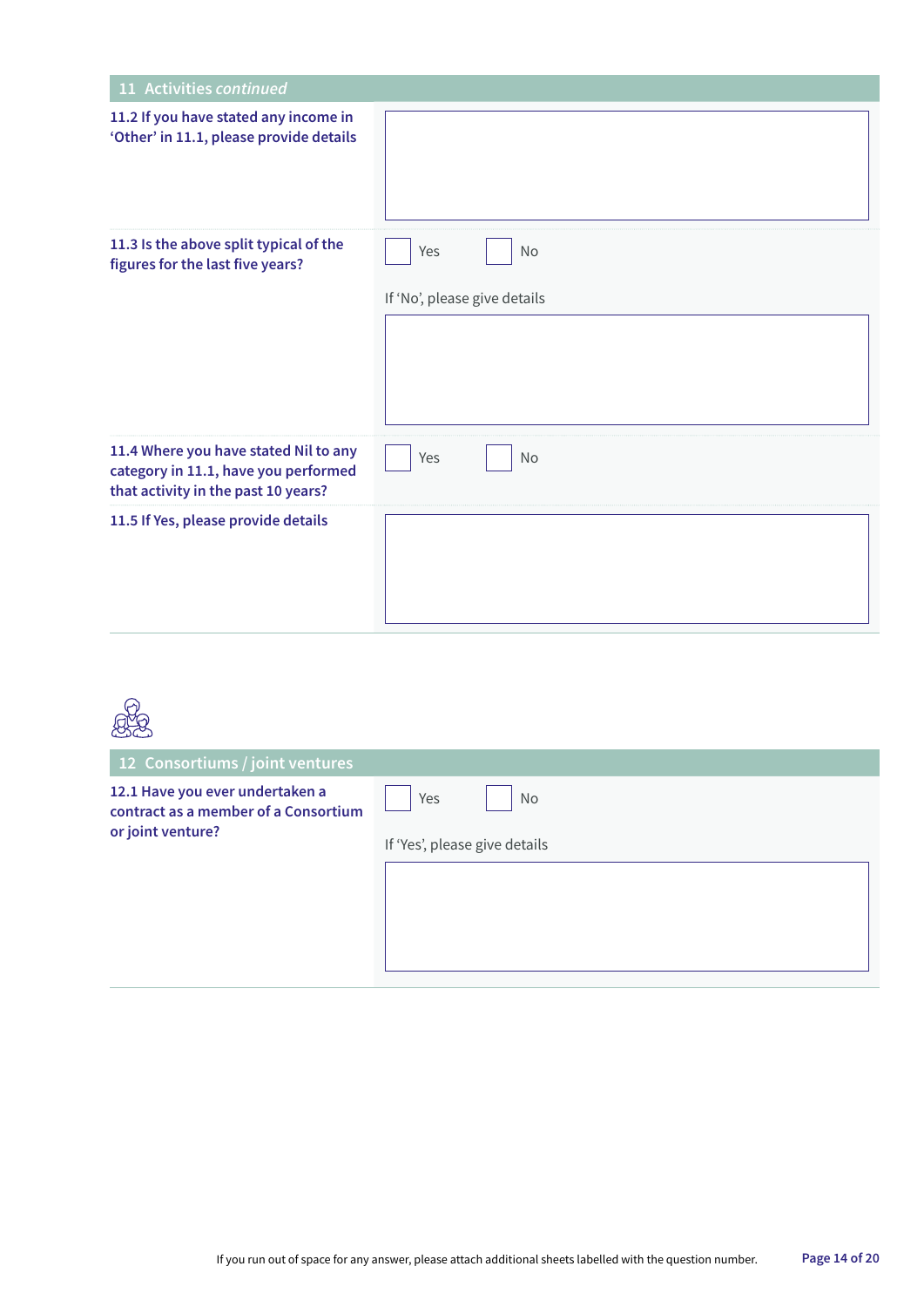

 $\boxed{=}$ 

| 13 Current projects                                                                                                                                                                |                                           |
|------------------------------------------------------------------------------------------------------------------------------------------------------------------------------------|-------------------------------------------|
| 13.1 Are all current projects on time<br>and within budget and have all<br>projects completed within the last<br>two years been completed on time and<br>within the agreed budget? | Yes<br>No<br>If 'No', please give details |

| 14 PFI / PPP projects                                                                    |                                               |
|------------------------------------------------------------------------------------------|-----------------------------------------------|
| 14.1 Have you ever undertaken a<br>contract which forms part of a PFI or<br>PPP project? | Yes<br>No<br>If 'Yes', please provide details |

| <b>15 Novation</b>                                                                                                            |                                                      |
|-------------------------------------------------------------------------------------------------------------------------------|------------------------------------------------------|
| 15.1 Do you ever accept liability for<br>professionals appointed by others<br>by way of novation or other legal<br>agreement? | <b>No</b><br>Yes<br>If 'Yes', please provide details |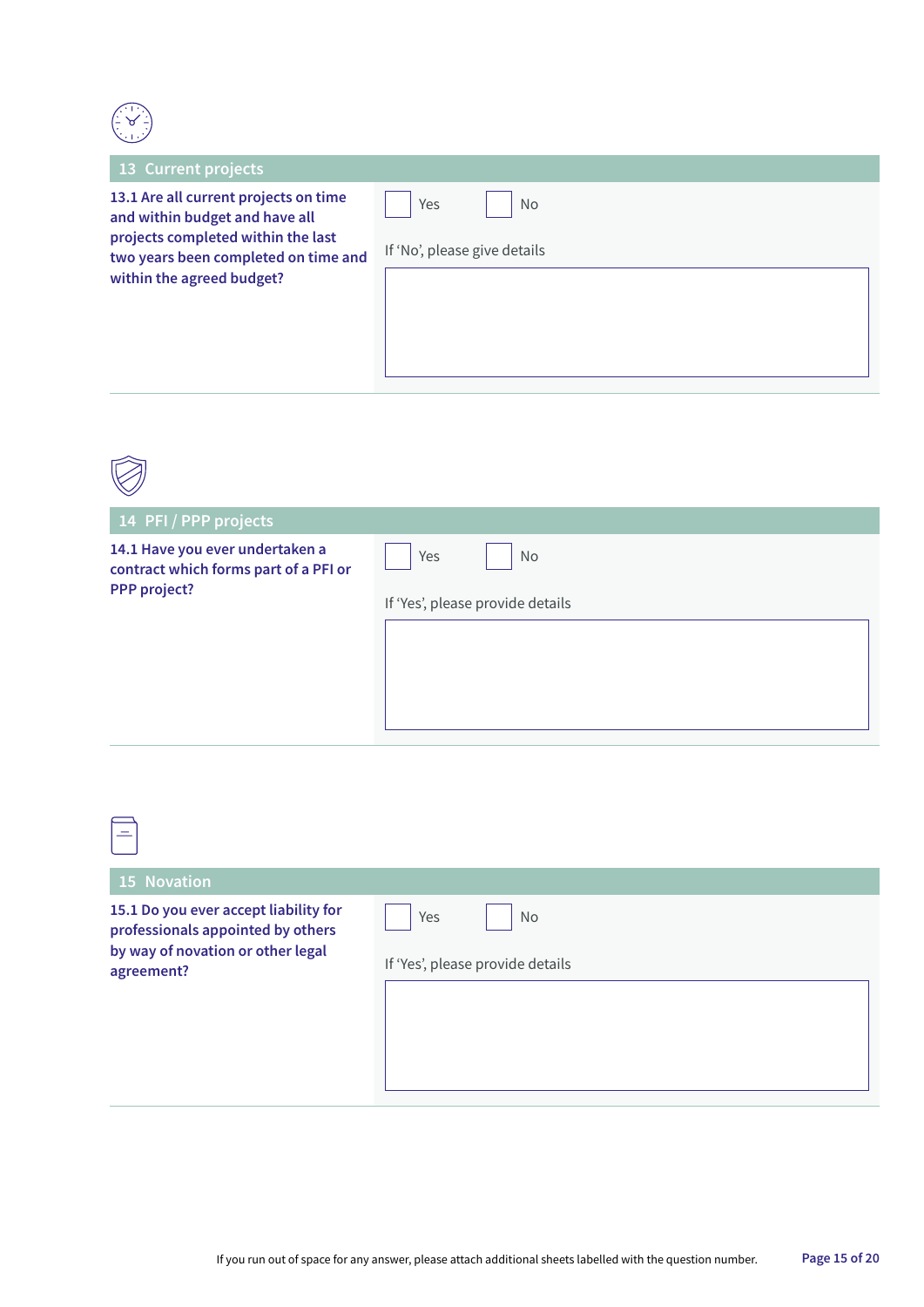| <b>16 Techniques and practices</b>                                                                                                                                    |                                                         |
|-----------------------------------------------------------------------------------------------------------------------------------------------------------------------|---------------------------------------------------------|
| 16.1 Do all your contracts involve well<br>established techniques and-practices?                                                                                      | <b>No</b><br>Yes                                        |
|                                                                                                                                                                       | If 'No', please give details                            |
|                                                                                                                                                                       |                                                         |
| ≡                                                                                                                                                                     |                                                         |
| 17 Claims and circumstances                                                                                                                                           |                                                         |
| 17.1 Has the company/firm suffered<br>any loss or identified any potential<br>loss through fraud or dishonesty of<br>any employee, director, members<br>or principal? | Yes<br><b>No</b>                                        |
|                                                                                                                                                                       | If 'Yes', give full details including amounts involved. |
|                                                                                                                                                                       |                                                         |

Yes | No

**17.2 Have any claims in respect of liabilities to be covered by the proposed insurance (successful or otherwise) ever been made against the company/firm or its present and/or past partners, directors, members?**

If 'Yes', give full details including date of claim, nature of claim and amounts paid (including any excess paid by you and all amounts paid by insurers to investigate, defend and settle each claim)

| 17.3 Have all claims been notified<br>to Insurers?                                                                                                                                                                                                                                                           | No<br>Yes                                      |
|--------------------------------------------------------------------------------------------------------------------------------------------------------------------------------------------------------------------------------------------------------------------------------------------------------------|------------------------------------------------|
| 17.4 Are any of the partners, directors<br>or members or employees after<br>enquiry, aware of any circumstances,<br>allegations or incidents which may<br>give rise to a claim against the firm(s)<br>or its predecessors in business, or<br>any of its present or former partners,<br>directors or members? | No<br>Yes<br>If 'Yes', please provide details. |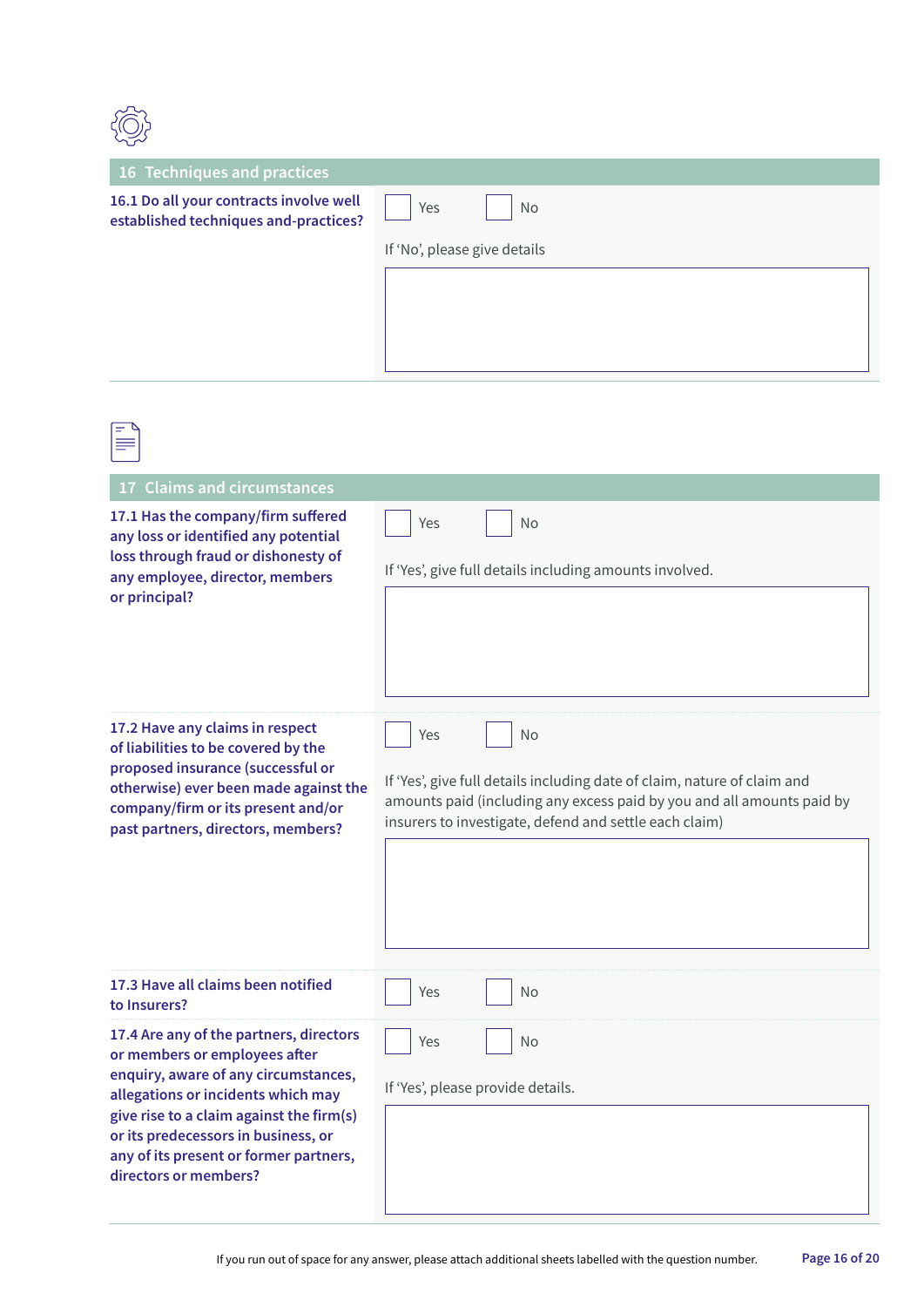| 18 Previous Professional indemnity insurance                                                                                   |                                                                                                            |  |
|--------------------------------------------------------------------------------------------------------------------------------|------------------------------------------------------------------------------------------------------------|--|
| 18.1 Has any proposal for Professional<br>indemnity insurance ever been<br>declined by an insurer to whom you<br>have applied? | Yes<br><b>No</b>                                                                                           |  |
|                                                                                                                                | If 'Yes', please provide details                                                                           |  |
|                                                                                                                                |                                                                                                            |  |
|                                                                                                                                |                                                                                                            |  |
|                                                                                                                                |                                                                                                            |  |
| 18.2 Do you currently have<br><b>Professional indemnity insurance?</b>                                                         | Yes<br><b>No</b>                                                                                           |  |
| If 'Yes', please provide details (you do not need to answer if you are already insured by AXA)                                 |                                                                                                            |  |
| Renewal<br><b>Insurer</b><br>date dd/mm/yy                                                                                     | <b>Broker</b><br>Limit of indemnity £ any one claim<br>Premium £<br>Excess £<br>/aggregate - please advise |  |
|                                                                                                                                |                                                                                                            |  |



**19 Quotation requirements**

#### **19.1 Please advise your requirements**

| Limit of indemnity £ | Evroce. |
|----------------------|---------|
|                      |         |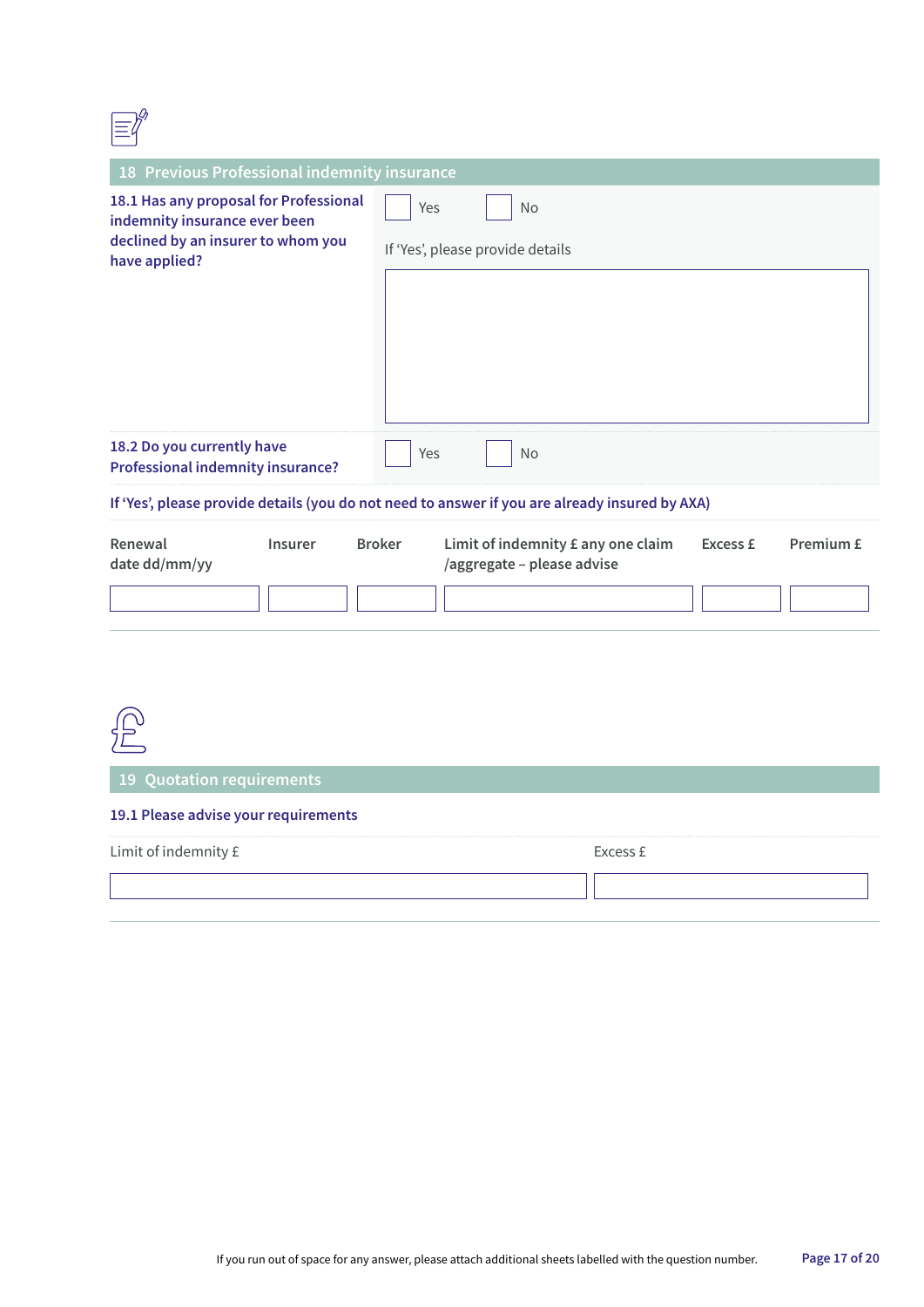

## **20 Declaration**

### **20.1 Fair presentation of risk**

| In order to comply with your duty of<br>fair presentation of the risk you must<br>provide us with any information that<br>may influence us in the acceptance of<br>this risk and the terms provided. If you<br>are not sure if something is important<br>or relevant you should tell us about it.<br>Relevant information is something that<br>could affect the terms of your policy or<br>our decision to renew your policy. |                                                                                                                                                                                                                                                                                                                                                                                                                                                                                                                                                                                                                                                                                                                                        |
|-------------------------------------------------------------------------------------------------------------------------------------------------------------------------------------------------------------------------------------------------------------------------------------------------------------------------------------------------------------------------------------------------------------------------------|----------------------------------------------------------------------------------------------------------------------------------------------------------------------------------------------------------------------------------------------------------------------------------------------------------------------------------------------------------------------------------------------------------------------------------------------------------------------------------------------------------------------------------------------------------------------------------------------------------------------------------------------------------------------------------------------------------------------------------------|
| Before signing the declaration,<br>please read the following Data<br><b>Protection Notice</b>                                                                                                                                                                                                                                                                                                                                 | AXA Insurance UK plc is part of the AXA Group of companies which takes<br>your privacy very seriously. For details of how we use the personal<br>information we collect from you and your rights please view our privacy<br>policy at www.axa.co.uk/privacy-policy.<br>If you do not have access to the internet please contact us and we will send                                                                                                                                                                                                                                                                                                                                                                                    |
|                                                                                                                                                                                                                                                                                                                                                                                                                               | you a printed copy.                                                                                                                                                                                                                                                                                                                                                                                                                                                                                                                                                                                                                                                                                                                    |
| <b>Please read this declaration</b><br>carefully and then sign below                                                                                                                                                                                                                                                                                                                                                          | • I/We confirm that the particulars given in this proposal form are a fair<br>presentation of the risk that we wish to insure<br>• I/We confirm that a reasonable search of information available to me/us<br>has been undertaken and that the particulars given in this proposal form<br>represent all relevant information known to me/us or that I/we ought to<br>be aware of<br>• I/We understand that if a fair presentation of risk has not been given then<br>this insurance may not fully protect me/us in the event of a claim<br>• I/We will tell you of any change to the details given before the start date<br>of the contract, if any variation is required during the period of insurance<br>and prior to each renewal. |
| <b>Signature of partner, director</b><br>or member:                                                                                                                                                                                                                                                                                                                                                                           | X                                                                                                                                                                                                                                                                                                                                                                                                                                                                                                                                                                                                                                                                                                                                      |
| Date:                                                                                                                                                                                                                                                                                                                                                                                                                         | $I$ M M<br>$\mathcal{L}$                                                                                                                                                                                                                                                                                                                                                                                                                                                                                                                                                                                                                                                                                                               |
| <b>Print name:</b>                                                                                                                                                                                                                                                                                                                                                                                                            |                                                                                                                                                                                                                                                                                                                                                                                                                                                                                                                                                                                                                                                                                                                                        |
| <b>Position:</b>                                                                                                                                                                                                                                                                                                                                                                                                              | Please note: until we have confirmed that we have accepted this proposal,<br>you are NOT insured under this policy.                                                                                                                                                                                                                                                                                                                                                                                                                                                                                                                                                                                                                    |
|                                                                                                                                                                                                                                                                                                                                                                                                                               |                                                                                                                                                                                                                                                                                                                                                                                                                                                                                                                                                                                                                                                                                                                                        |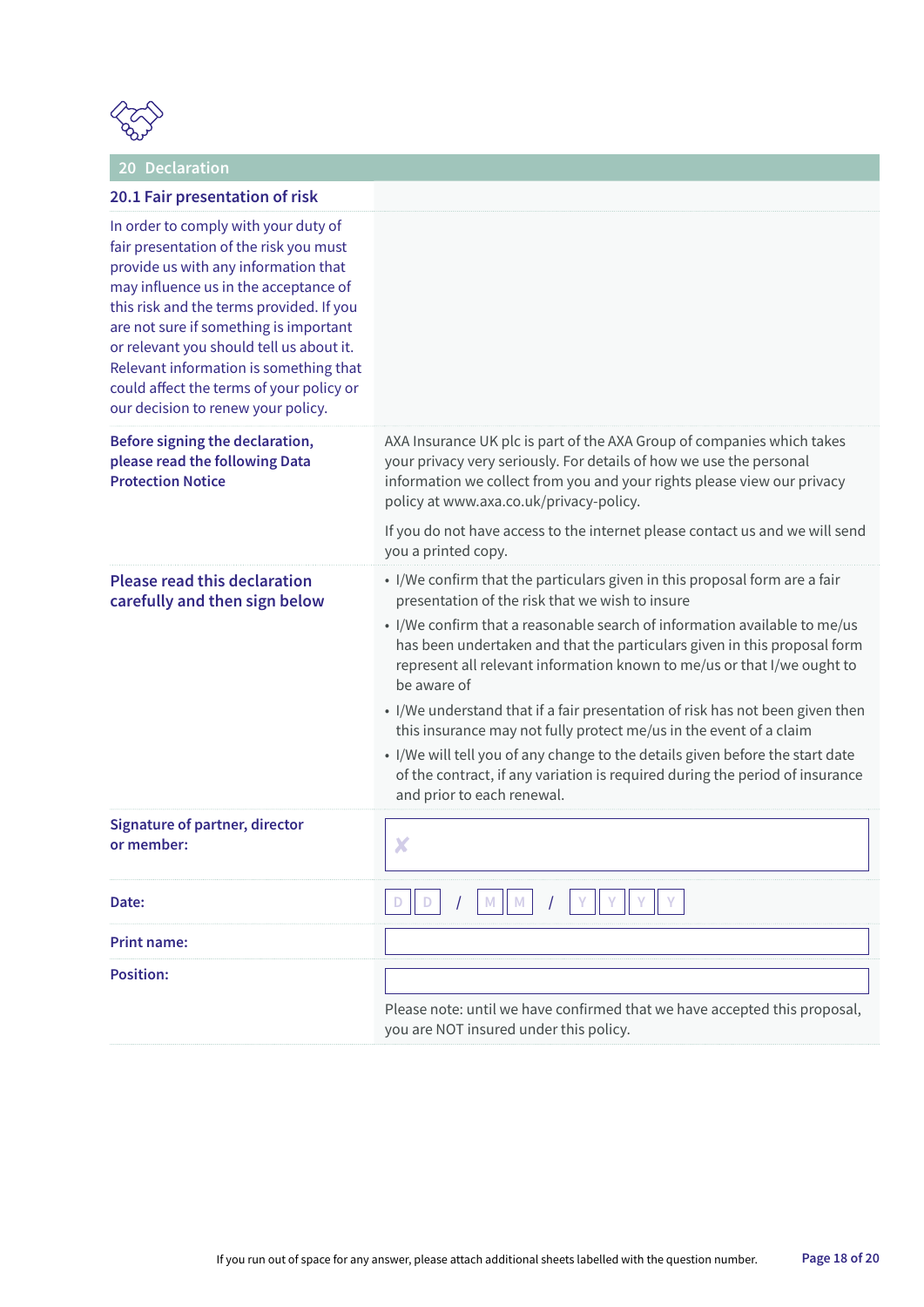**Additional notes**

ת<br>חר